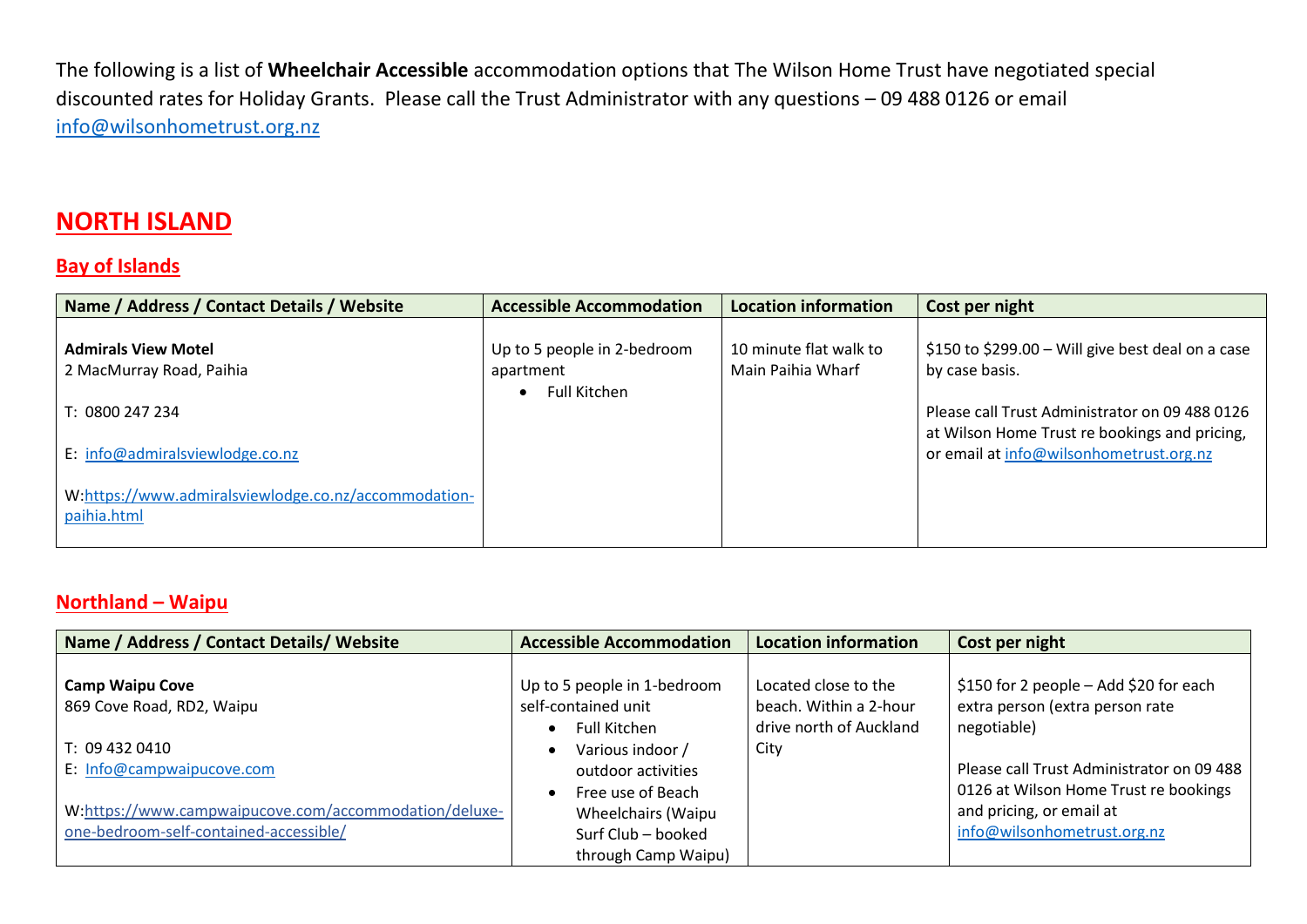# **Auckland City**

| Name / Address / Contact Details / Website                                                                                                                                        | <b>Accessible Accommodation</b>                                 | Location information                                                     | Cost per night                                                                                                                                                                                                          |
|-----------------------------------------------------------------------------------------------------------------------------------------------------------------------------------|-----------------------------------------------------------------|--------------------------------------------------------------------------|-------------------------------------------------------------------------------------------------------------------------------------------------------------------------------------------------------------------------|
| <b>Cordis Hotel Auckland City</b><br>88 Symonds Street, Grafton, Auckland<br>T: 09 379 5132<br>W: https://www.cordishotels.com/en/auckland/?htl                                   | Up to 3 people with 1 King bed<br>and a roll-away bed if needed | Voted top 10 Wheelchair<br>accessible hotels in<br><b>Auckland City</b>  | \$250 - \$299 - Will give best deal on a case by<br>case basis.<br>Please call Trust Administrator on 09 488 0126<br>at Wilson Home Trust re bookings and pricing,<br>or email at info@wilsonhometrust.org.nz           |
| Citylife Auckland - A Heritage Hotel<br>171 Queen Street, Auckland City<br>T: 09 379 9222<br>E: res@heritagehotels.co.nz<br>W: https://www.heritagehotels.co.nz/citylife-auckland | Up to 2 people only<br>Deluxe Suite<br><b>Full Kitchen</b>      | Located in Queen Street,<br>near shops cafes,<br>restaurants and Viaduct | \$234. Will also provide parking at discounted<br>rate of \$30 per night.<br>Please call Trust Administrator on 09 488 0126<br>at Wilson Home Trust re bookings and pricing,<br>or email at info@wilsonhometrust.org.nz |

#### **Auckland - Clevedon**

| Name / Address / Contact Details / Website                                                                                                            | <b>Accessible Accommodation</b>                                                                                      | <b>Location information</b>                        | Cost per night                                                                                                                                                                                                                                 |
|-------------------------------------------------------------------------------------------------------------------------------------------------------|----------------------------------------------------------------------------------------------------------------------|----------------------------------------------------|------------------------------------------------------------------------------------------------------------------------------------------------------------------------------------------------------------------------------------------------|
| <b>Rescare Auckland Beach House</b><br>181 Maraetai Coast Road, Clevedon<br>T: 027 465 1700 - Vea Gibbons<br>E: veamargaret@gmail.com re general info | Up to 6-7 (max 8) people in a 3-<br>4 Bedroom Beach House<br>Full Kitchen<br>Shower Bed<br>Hoist<br>Beach Wheelchair | Located on Duders Beach<br>on the Pohutukawa Coast | \$172.50 per night or \$1,150.00 per week for up<br>to 6 to 7 people with a maximum of 8 people.<br>Please call Trust Administrator on 09 488 0126<br>at Wilson Home Trust re bookings and pricing,<br>or email at info@wilsonhometrust.org.nz |
| <b>PDF of Brochure</b>                                                                                                                                | Outdoor games                                                                                                        |                                                    |                                                                                                                                                                                                                                                |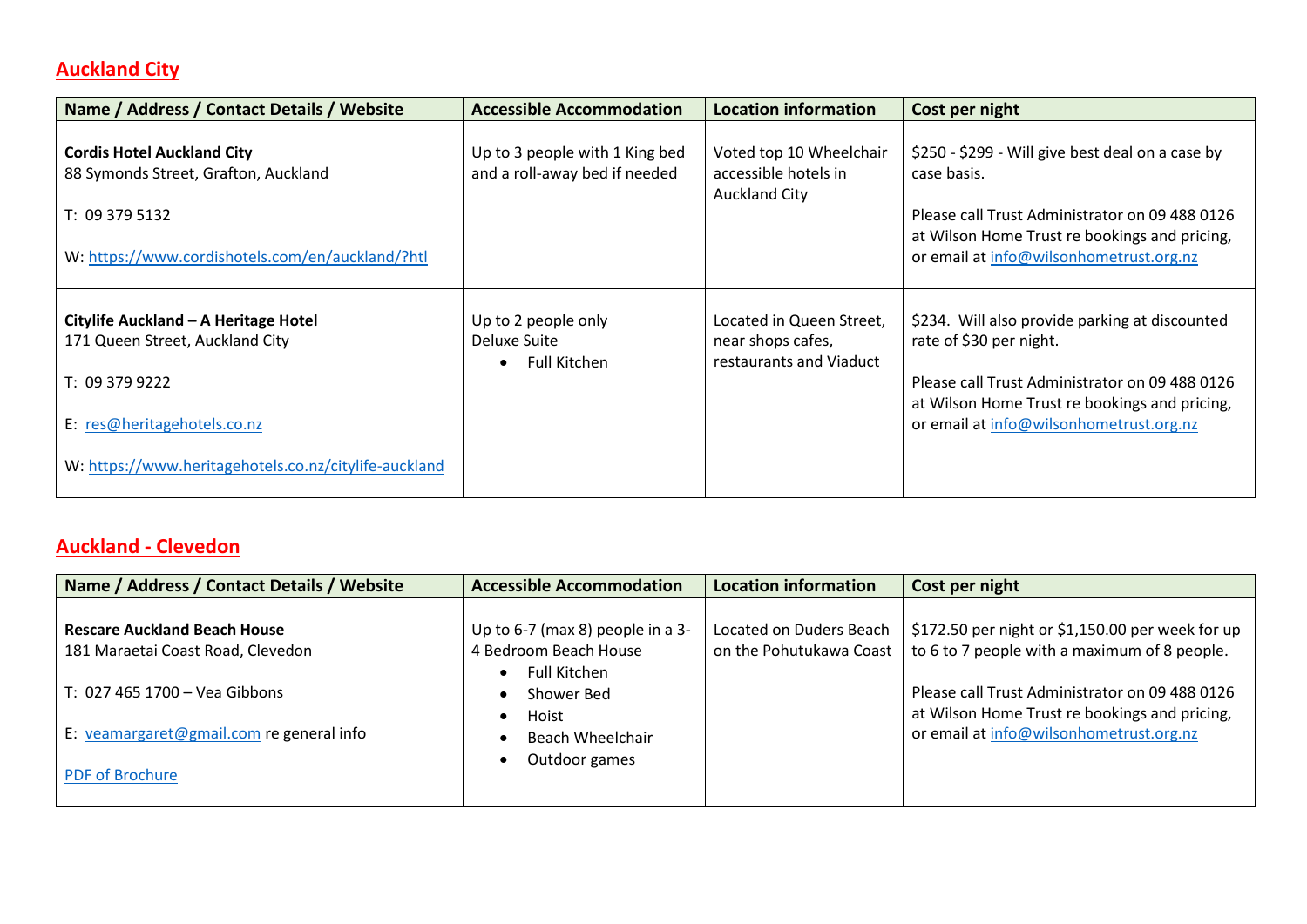## **Coromandel – Flaxmill Bay**

| Name / Address / Contact Details / Website                                                          | <b>Accessible Accommodation</b>                       | <b>Location information</b>                          | Cost per night                                                                                                                             |
|-----------------------------------------------------------------------------------------------------|-------------------------------------------------------|------------------------------------------------------|--------------------------------------------------------------------------------------------------------------------------------------------|
| Flaxmill Bay Hideaway                                                                               | Up to 6 people in                                     | Located at the start of                              | \$150 for 2 people. Add \$30 for each extra                                                                                                |
| 1031 Purangi Road, RD1, Whitianga, Coramandel                                                       | 3 Bedroom Cottages<br>2 x Super King Beds, 2 x Single | the bay (just past Cooks)<br>Beach), adjacent to the | person.<br>The above rates only apply from 1 April to 15                                                                                   |
| T: 07 866 2386                                                                                      | beds<br><b>Full Kitchen</b>                           | stunning Flaxmill Bay<br>beach.                      | December each year.                                                                                                                        |
| E: inquiries@flaxmillbay.co.nz<br>W:https://www.flaxmillbay.co.nz/accommodation/holiday-<br>houses/ |                                                       |                                                      | Please call Trust Administrator on 09 488 0126<br>at Wilson Home Trust re bookings and pricing,<br>or email at info@wilsonhometrust.org.nz |
|                                                                                                     |                                                       |                                                      |                                                                                                                                            |

# **Bay of Plenty**

| Name / Address / Contact Details / Website                                  | <b>Accessible Accommodation</b>                                                                 | <b>Location information</b>                                                      | Cost per night                                                                                                                             |
|-----------------------------------------------------------------------------|-------------------------------------------------------------------------------------------------|----------------------------------------------------------------------------------|--------------------------------------------------------------------------------------------------------------------------------------------|
| <b>The Reef Beachfront Apartments</b><br>178 Marine Parade, Mount Maunganui | Up to 6 people with 2 x rollaway<br>beds. Normally for 4 people but<br>very spacious apartment. | Beachfront location, close<br>to Bayfair Shopping Centre<br>and the shops at the | Low Season: \$250 for 2 people. Add \$30 for<br>each extra person. Mid-Season: \$270 for 2<br>people. Add \$30 each extra person.          |
| T: 0800 484 373                                                             | Full Kitchen                                                                                    | Mount Main Street                                                                |                                                                                                                                            |
| E: holiday@thereef.co.nz<br>W: https://thereef.co.nz/                       | Outdoor Pool<br><b>Fitness Centre</b>                                                           |                                                                                  | Please call Trust Administrator on 09 488 0126<br>at Wilson Home Trust re bookings and pricing,<br>or email at info@wilsonhometrust.org.nz |
|                                                                             |                                                                                                 |                                                                                  |                                                                                                                                            |
| Papamoa Beach Resort                                                        | Up to 5 people in Beachfront                                                                    | Beachfront location, close                                                       | Approx \$250 - \$300. Will give best deal on a                                                                                             |
| 535 Papamoa Beach, Papamoa                                                  | Villa. King bed, bunk beds and<br>single bed.                                                   | to restaurants, cafes and<br>shops                                               | case by case basis.                                                                                                                        |
| T: 0800 232 243                                                             | Full Kitchen                                                                                    |                                                                                  | Please call Trust Administrator on 09 488 0126                                                                                             |
| E: resort@papamoabeach.co.nz                                                |                                                                                                 |                                                                                  | at Wilson Home Trust re bookings and pricing,<br>or email at info@wilsonhometrust.org.nz                                                   |
| W: https://papamoabeach.co.nz/                                              |                                                                                                 |                                                                                  |                                                                                                                                            |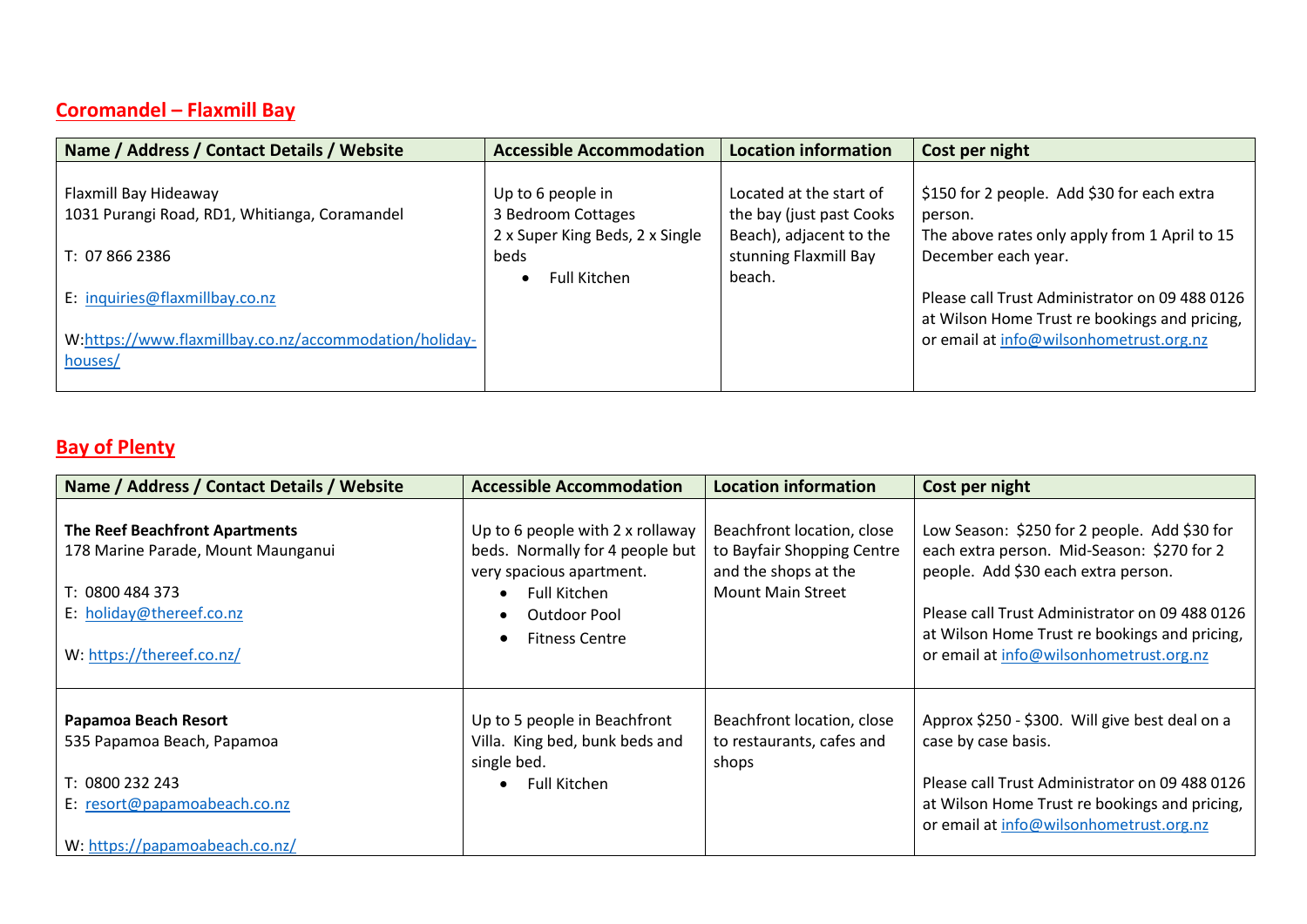| Name / Address / Contact Details / Website                                               | <b>Accessible Accommodation</b>                                                                   | <b>Location information</b>                                                   | Cost per night                                                                                                                             |
|------------------------------------------------------------------------------------------|---------------------------------------------------------------------------------------------------|-------------------------------------------------------------------------------|--------------------------------------------------------------------------------------------------------------------------------------------|
| Waihi Beach Holiday Park<br>15 Beach Road, Waihi Beach, Bay of Plenty                    | Up to 6 people (Ideal for 4<br>people) with king bed, plus 2 x<br>single beds and double sofa bed | Beach location - offers<br>hours of entertainment<br>without ever leaving the | \$180 for 4 people - May to September.<br>Approx \$250 for 4 people - October to April.<br>Add \$25 per extra person. Will give best deal  |
| T: 0800 924 448                                                                          | <b>Full Kitchen</b><br>Many activities                                                            | park. Waihi Beach is easily<br>accessible by road from                        | on a case by case basis outside of High Season.                                                                                            |
| E: waihibeach@tasmanholidayparks.com<br>W: https://tasmanholidayparks.com/nz/waihi-beach | Free use of beach<br>wheelchairs                                                                  | SH <sub>2</sub> .                                                             | Please call Trust Administrator on 09 488 0126<br>at Wilson Home Trust re bookings and pricing,<br>or email at info@wilsonhometrust.org.nz |

## **Central North Island – Rotorua**

| Name / Address / Contact Details / Website                                                                                                                                       | <b>Accessible Accommodation</b>                                                                                                                                 | <b>Location information</b>                                                                                                    | Cost per night                                                                                                                                                                                                                                                                                                                                      |
|----------------------------------------------------------------------------------------------------------------------------------------------------------------------------------|-----------------------------------------------------------------------------------------------------------------------------------------------------------------|--------------------------------------------------------------------------------------------------------------------------------|-----------------------------------------------------------------------------------------------------------------------------------------------------------------------------------------------------------------------------------------------------------------------------------------------------------------------------------------------------|
| All Seasons Holiday Park Rotorua<br>50 - 58 Lee Road, Hannahs Bay, Rotorua<br>T: 0800 422 674<br>E: info@allseasonsrotorua.co.nz<br>W: https://allseasonsrotorua.co.nz/location/ | Up to 5 people in a family unit<br>with Queen bed, plus bunk<br>configuration, plus roll-away<br>bed.<br>Full Kitchen<br>Free Shuttle from<br>Airport           | Located just 8 minutes<br>from downtown Rotorua.                                                                               | \$184 for 2 people. Add \$19 for each child.<br>Under 2's FOC. Will offer a 10% discount and<br>perhaps an extra night free depending on the<br>season. Will give best deal on case by case<br>basis.<br>Please call Trust Administrator on 09 488 0126<br>at Wilson Home Trust re bookings and pricing,<br>or email at info@wilsonhometrust.org.nz |
| <b>Kings on Peace</b><br>4 Peace Street, Fenton Park, Rotorua<br>T: 0800 508 246<br>E: relax@kingsonpeacemotel.co.nz<br>W: https://www.kingsonpeace.co.nz/                       | Up to 4 people in 1 Bed<br>Apartment<br>Full Kitchen<br>Private Deck and Spa<br>Pool, BBQ and outdoor<br>furniture<br><b>Electric Vehicle charging</b><br>point | Newest 5 star<br>accommodation located on<br>quiet residential street 1.5k<br>from Central Rotorua and<br>1k from supermarkets | 1 Feb - 17 Dec 2022:<br>I Bed Apt: \$249 for 2 people. Add \$25 per<br>extra person<br>These rates excluding 20 Dec $-$ 30 Jan, Public<br>Hols and School Hols - Will give best deal on<br>case by case basis during high season.                                                                                                                   |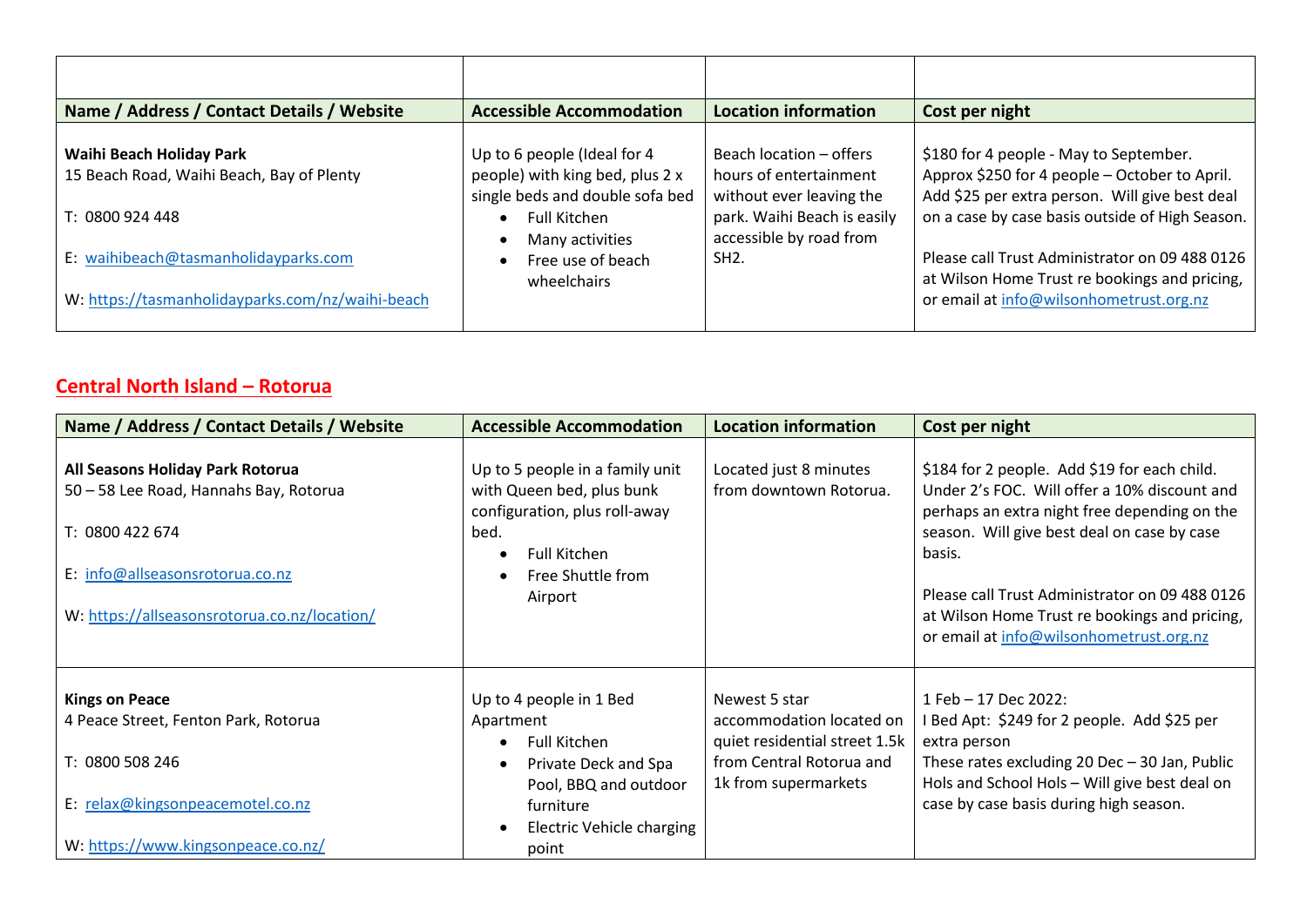| Name / Address / Contact Details / Website                       | <b>Accessible Accommodation</b>                        | <b>Location information</b>                      | Please call Trust Administrator on 09 488 0126<br>at Wilson Home Trust re bookings and pricing,<br>or email at info@wilsonhometrust.org.nz<br>Cost per night |
|------------------------------------------------------------------|--------------------------------------------------------|--------------------------------------------------|--------------------------------------------------------------------------------------------------------------------------------------------------------------|
|                                                                  |                                                        |                                                  |                                                                                                                                                              |
| Sport of Kings - Rotorua<br>6 Peace Street, Fenton Park, Rotorua | Up to 6 people in a 2 Bed<br>Apartment                 | Located on quiet<br>residential street 1.5k from | 1 Feb - 17 Dec 2022:<br>King/Twin Studio \$150                                                                                                               |
| T: 0800 508 246                                                  | <b>Full Kitchen</b><br><b>Outdoor heated Pool</b>      | Central Rotorua and 1k<br>from supermarkets      | 2 Bed Apartment: \$229 for 4 people. Add \$25<br>per extra person                                                                                            |
| E: relax@sportofkingsmotel.co.nz                                 | 2 Spa Pools<br><b>BBQ</b><br>Playground                |                                                  | These rates excluding $20$ Dec $-30$ Jan,<br>Public Hols and School Hols - Will give best<br>deal on case by case basis during high season.                  |
| W: https://www.sportofkingsmotel.co.nz/welcome                   | Also have King / Twin Studio for<br>2 with kitchenette |                                                  | Please call Trust Administrator on 09 488 0126<br>at Wilson Home Trust re bookings and pricing,<br>or email at info@wilsonhometrust.org.nz                   |

#### **Central North Island – Taupo**

| Name / Address / Contact Details / Website                         | <b>Accessible Accommodation</b>                     | <b>Location information</b> | Cost per night                                                                                  |
|--------------------------------------------------------------------|-----------------------------------------------------|-----------------------------|-------------------------------------------------------------------------------------------------|
| <b>Ashbrook Motel</b><br>6 Scannel Street, Taupo                   | Up to 6 people in 2 units:                          | Central Taupo               | Non Peak: Unit for 3 people: \$120<br>Peak: Unit for 3 people: \$145                            |
| T: 0800 828 761                                                    | Spa and Wellness<br>Centre<br><b>BBQ</b> facilities |                             | Please call Trust Administrator on 09 488 0126<br>at Wilson Home Trust re bookings and pricing, |
| E: Stay@ashbrookmotel.co.nz<br>W: https://www.ashbrookmotel.co.nz/ | Playground<br>Hot Tub<br>Free airport shuttle       |                             | or email at info@wilsonhometrust.org.nz                                                         |
|                                                                    |                                                     |                             |                                                                                                 |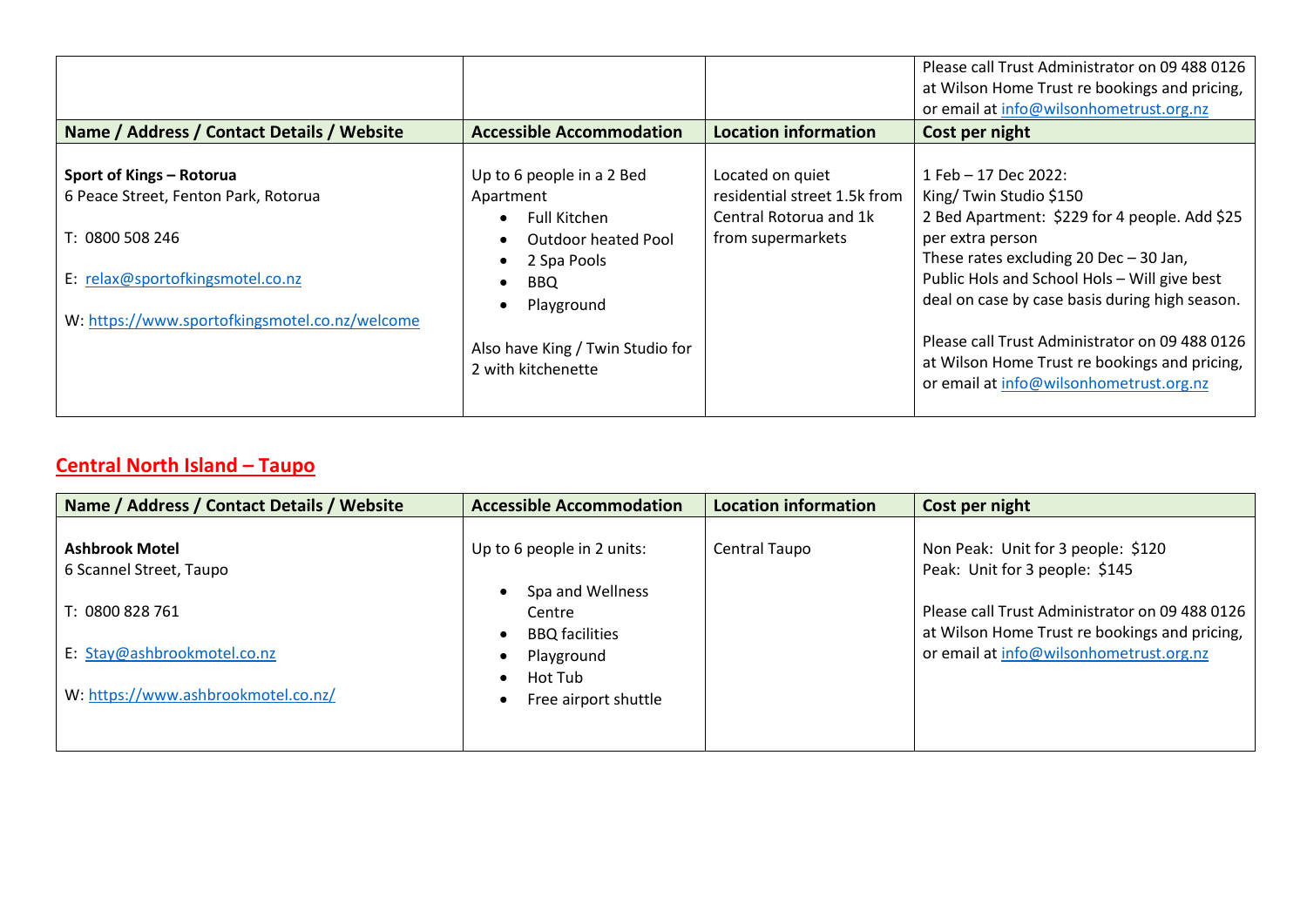## **Central North Island – Turangi**

| Name / Address / Contact Details / Website                               | <b>Accessible Accommodation</b>                                                  | <b>Location information</b>                    | Cost per night                                                                                                   |
|--------------------------------------------------------------------------|----------------------------------------------------------------------------------|------------------------------------------------|------------------------------------------------------------------------------------------------------------------|
| <b>Oreti Village Resort</b><br>Misson House Drive, Pukawa Drive, Turangi | Up to 5 people in 2 Bed<br>Apartment. 1 Queen and 2 x<br>Singles plus extra bed. | Turangi 15-minutes away.<br>Restaurant on-site | \$220 - \$300. Will give best deal on a case by<br>case basis.<br>Please call Trust Administrator on 09 488 0126 |
| T: 07 386 7070<br>E: reception@oretivillage.co.nz                        | Full Kitchen and<br>Laundry<br>Pool on-site                                      |                                                | at Wilson Home Trust re bookings and pricing,<br>or email at info@wilsonhometrust.org.nz                         |
| W: https://www.oretivillage.com/                                         |                                                                                  |                                                |                                                                                                                  |

#### **Wellington**

| Name / Address / Contact Details / Website                                                                                                                                                                         | <b>Accessible Accommodation</b>                                                                                | <b>Location information</b>                                                              | Cost per night                                                                                                                                                                                                                                                                                                            |
|--------------------------------------------------------------------------------------------------------------------------------------------------------------------------------------------------------------------|----------------------------------------------------------------------------------------------------------------|------------------------------------------------------------------------------------------|---------------------------------------------------------------------------------------------------------------------------------------------------------------------------------------------------------------------------------------------------------------------------------------------------------------------------|
| <b>Rydges Hotel Wellington</b><br>75 Featherstone Street, Pipitea, Wellington<br>T: 04 499 8686<br>E: reservations rydgeswellington@evt.com<br>W: https://www.rydges.com/accommodation/new-<br>zealand/wellington/ | Up to 4 people:<br>1 x Queen Bed and roll-away to<br>include 2 x under 12's.<br>Self Sufficient<br>kitchenette | Located in Downtown<br><b>Featherstone Street</b>                                        | \$259 for 4 people (must be 2 x Under 12s)<br>with breakfast included. Will give best deal<br>on a case by case basis and will try and waive<br>parking fee where possible.<br>Please call Trust Administrator on 09 488 0126<br>at Wilson Home Trust re bookings and pricing,<br>or email at info@wilsonhometrust.org.nz |
| <b>U Residence Apartment Hotel</b><br>181 Wakefield Street, Te Aro, Wellington<br>T: 04 802 0858                                                                                                                   | Up to 3 people:<br>1 Bed Apartment<br>Full Kitchen                                                             | Located directly across<br>from Te Papa Museum and<br>walking distance to<br>restaurants | Rates from \$250 for 2 people plus \$25 for roll-<br>away bed plus \$35 per 24 hours for car park.<br>Will give best deal on a case by case basis.                                                                                                                                                                        |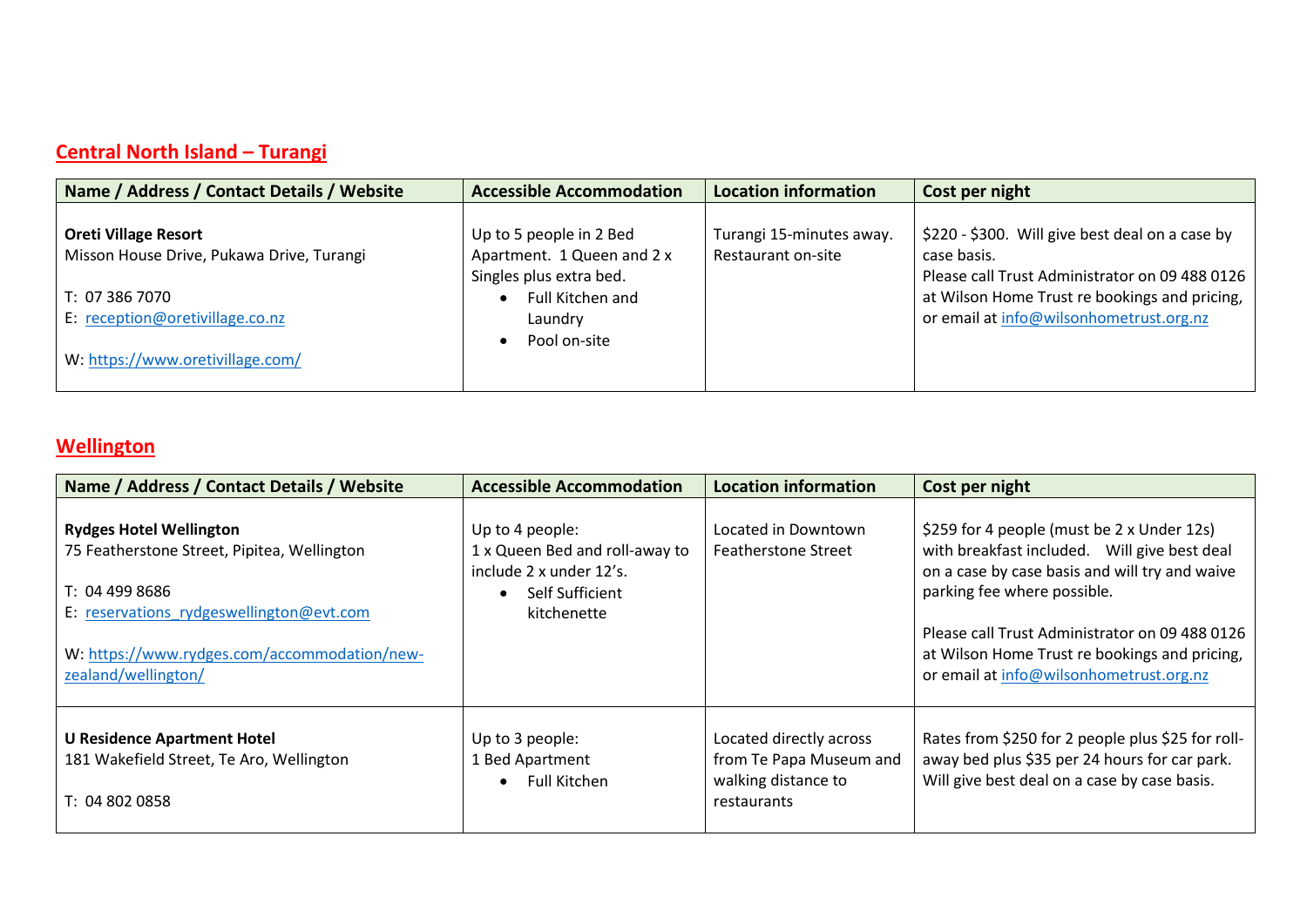| W: https://uhotelgroup.com/u-residence-hotel- |  | Please call Trust Administrator on 09 488 0126 |
|-----------------------------------------------|--|------------------------------------------------|
| wellington/                                   |  | at Wilson Home Trust re bookings and pricing,  |
|                                               |  | or email at info@wilsonhometrust.org.nz        |

# **SOUTH ISLAND**

#### **Christchurch**

| Name / Address / Contact Details / Website                              | <b>Accessible Accommodation</b>                                                   | <b>Location information</b>                                         | Cost per night                                                                                  |
|-------------------------------------------------------------------------|-----------------------------------------------------------------------------------|---------------------------------------------------------------------|-------------------------------------------------------------------------------------------------|
| <b>Fyffe on Riccarton</b><br>208 - 210 Riccarton Road, Christchurch     | Up to 6 people:<br>Studio Unit for 2 people and 1<br>Bedroom Unit next door for 4 | Westfield Riccarton is a 5-<br>minute walk for<br>entertainment and | Studio Accessible Unit: \$100<br>1 Bed Unit for 4: \$180<br>For up to 6 people: \$280           |
| T: 0800 341 3274                                                        | people                                                                            | shopping                                                            |                                                                                                 |
| E: info@fyffeonriccarton.co.nz                                          | Self-contained with<br>kitchen facilities                                         |                                                                     | Please call Trust Administrator on 09 488 0126<br>at Wilson Home Trust re bookings and pricing, |
| W: https://fyffeonriccarton.co.nz/christchurch-motel-<br>accommodation/ |                                                                                   |                                                                     | or email at info@wilsonhometrust.org.nz                                                         |

#### **Queenstown**

| Name / Address / Contact Details / Website    | <b>Accessible Accommodation</b>                | <b>Location information</b>                                  | Cost per night                                                                                                                             |
|-----------------------------------------------|------------------------------------------------|--------------------------------------------------------------|--------------------------------------------------------------------------------------------------------------------------------------------|
| <b>Alexis Queenstown Motel and Apartments</b> | Up to 4 people:<br>Queen bed and 2 single beds | 1-minute walk from                                           | Non-peak - 27 Apr to 19 June \$220 for 4                                                                                                   |
| 69 Frankton Road, Queenstown<br>T: 034090052  | kitchen facilities kitchen<br>facilities       | downtown Queenstown<br>and 1-minute walk to Lake<br>Wakatipu | people.<br>Peak - \$325 for 4 people                                                                                                       |
| E: stay@alexisqueenstown.co.nz                |                                                |                                                              | Please call Trust Administrator on 09 488 0126<br>at Wilson Home Trust re bookings and pricing,<br>or email at info@wilsonhometrust.org.nz |
| W: http://www.alexisqueenstown.co.nz/contact/ |                                                |                                                              |                                                                                                                                            |